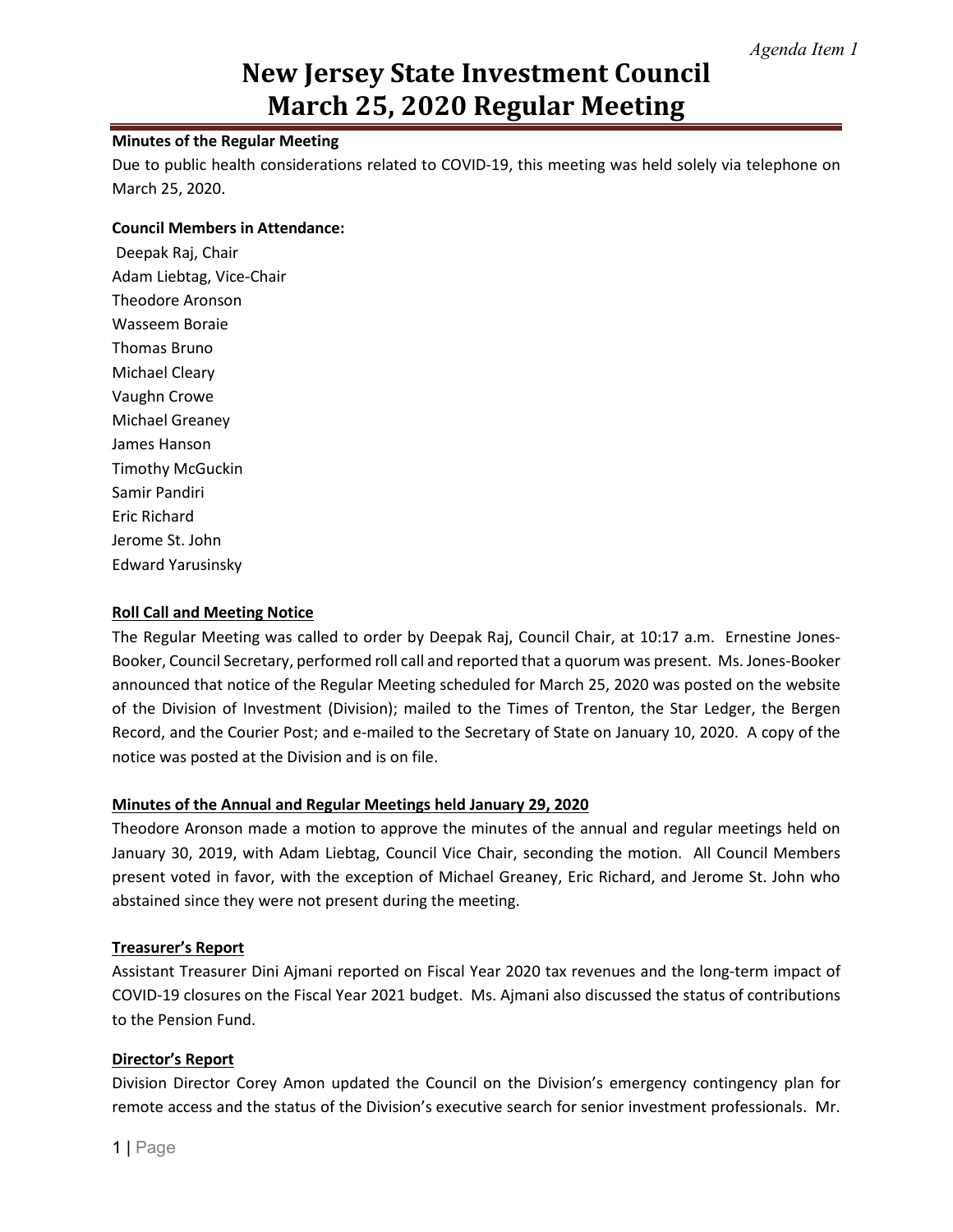# **New Jersey State Investment Council March 25, 2020 Regular Meeting**

Amon summarized the Director's Report, reporting on pension fund performance, providing an update on capital markets, and describing asset class allocations. In response to a question from Mr. Raj, Mr. Amon discussed the liquidity of the Pension Fund.

## **Risk Mitigation Portfolio Restructuring Update**

Jessie Choi of the Division updated the Council on the restructuring of the Risk Mitigation portfolio, including redemptions intended to reduce the portfolio's allocation to approach the Council's target allocation. Daniel Stern of Cliffwater summarized the performance of the risk mitigation portfolio in 2019 and early 2020.

### **Pacing and Cash Flow Analysis**

Michelle Davidson of TorreyCove presented a pacing and cash flow analysis for the Private Equity, Real Assets and Private Credit portfolios. In response to questions from Council members, Ms. Davidson discussed potential effects of a disruption in distributions and the long-term risk of suspending or reducing new commitments. Mr. Liebtag expressed his concern about paying fees on unfunded commitments in an environment where funds have difficulty employing capital.

Sean Barber of Hamilton Lane presented a pacing and cash flow analysis for the Real Estate portfolio. Mr. Barber, at the request of Council members, discussed the impact of current market disruptions on nearterm distributions and cash flows. James Hanson emphasized the importance of monitoring portfolio leverage exposure.

Vaughn Crowe departed the meeting at this time.

#### **Proposed Amendment to State Investment Council Bylaws**

Mr. Raj introduced proposed amendments to the State Investment Council bylaws reflecting recent statutory changes with respect to Council membership. Mr. Liebtag made a motion to approve the proposed amendments, which motion was seconded by Mr. Aronson. On a roll call vote, all Council members present voted in favor.

#### **Private Equity Limitation**

Mr. Raj noted that the Council had previously approved a proposal to amend the Council's regulations to increase the limit on private equity investments from 12 to 15 percent of the Pension Fund's assets. He proposed two resolutions to allow the Division to continue to invest in private equity investments in accordance with the Council's asset allocation policy pending final adoption of this proposal. First, Mr. Raj read a resolution into the record (attached as Exhibit A) approving the Division's authority to purchase private equity investments so long as the aggregate value of the investments do not exceed fifteen percent of the Pension Fund's assets. Michael Cleary made a motion to approve the resolution, and the motion was seconded by Mr. Greaney. On a roll call vote, all Council members present voted in favor of the motion. Mr. Raj then read a resolution into the record (attached as Exhibit B) granting the Division a six-month grace period to reduce the level of private equity investments below the maximum levels set forth in N.J.C. 17:16-90.4(a). Thomas Bruno made a motion to approve the resolution, which motion was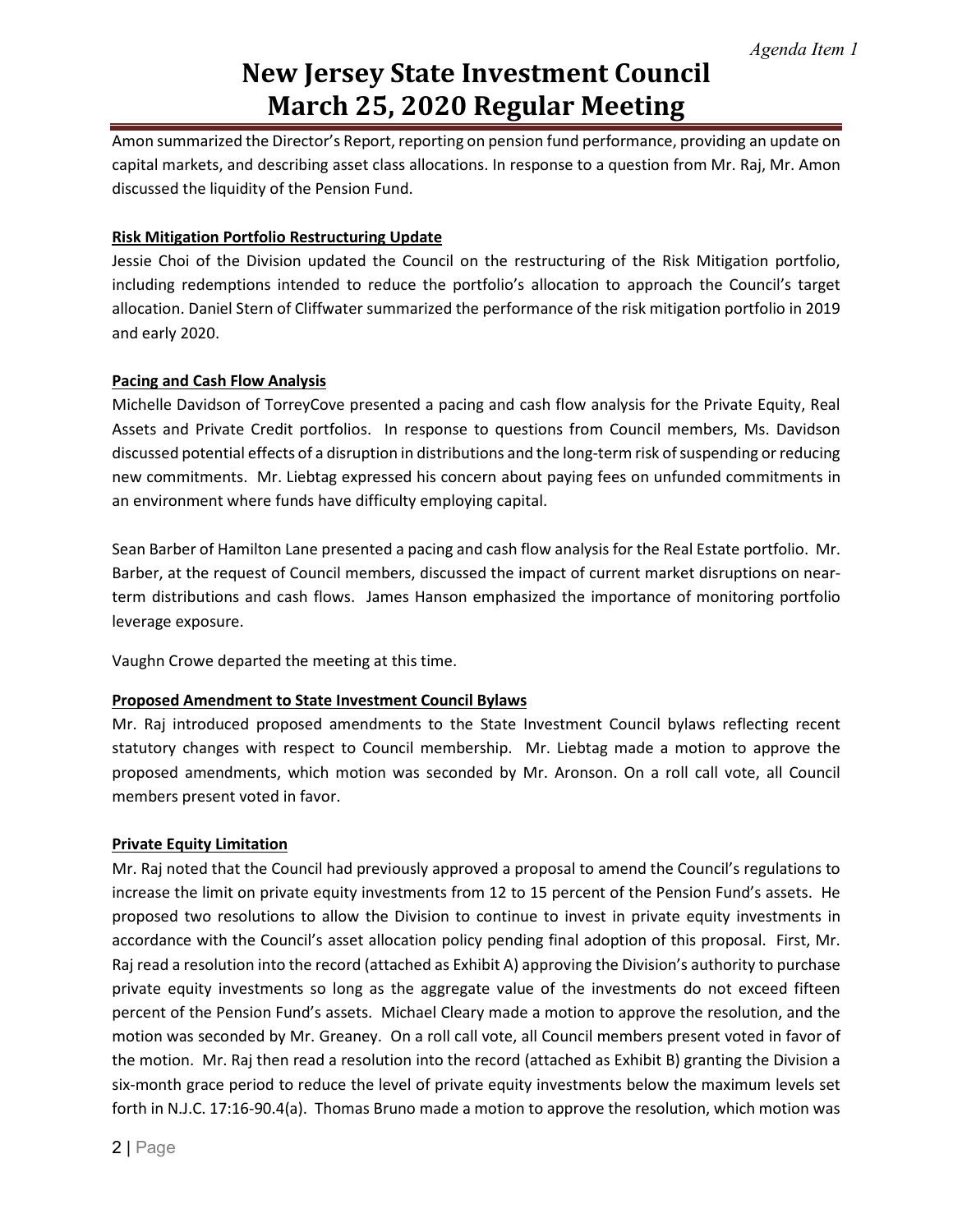# **New Jersey State Investment Council March 25, 2020 Regular Meeting**

seconded by Wasseem Boraie. On a roll call vote, all Council members present voted in favor of the motion.

At this time, Mr. Crowe returned to the meeting and Mr. Greaney departed the meeting.

#### **Investment**

### *CVC Capital Partners VIII*

Jared Speicher and Robert Colton of the Division of Investment, along with Ms. Davidson of TorreyCove, presented an investment of up to €100 million in CVC Capital Partners VIII, a private equity fund that will pursue buyouts of medium to large sized businesses across Europe and North America. Mr. Colton described the manager's track record and investment platforms, and summarized the fund's key investment terms. In response to a question from Mr. Raj, Mr. Speicher and Ms. Davidson discussed various funds focusing on European investment opportunities. Mr. Raj reported that the IPC reviewed the investment and recommended presentation to the Council.

### **Public Comment**

Tina Weishaus, Daniel Cummings and Pranita Bijlani of Divest New Jersey spoke regarding fossil fuel divestment.

#### **Adjournment**

Mr. Aronson made a motion to adjourn the meeting, with Mr. Bruno seconding the motion. All Council Members present voted in favor. The meeting was adjourned at 12:27 p.m.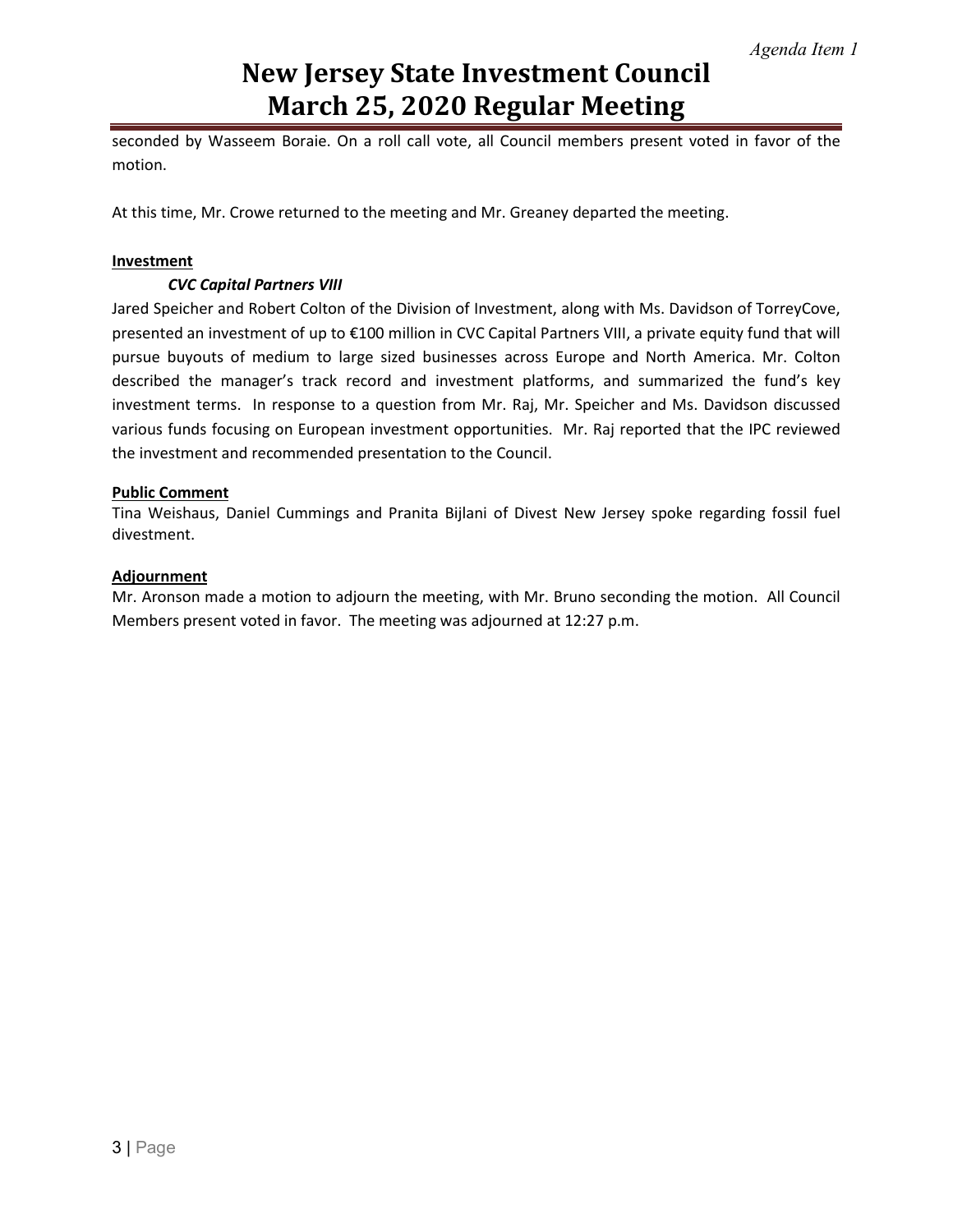# **Resolution Approving Division of Investment Authority to Purchase Private Equity Investments Pursuant to N.J.A.C. 17:16-90.2**

WHEREAS, as currently in effect, N.J.A.C. 17:16-90.4(a)(1) provides that at the time of purchase of a private equity investment, the aggregate market value of private equity investments under Subchapter 90 (Private Equity) shall not exceed 12 percent of the combined assets of all of the Pension and Annuity Funds (the "Pension Fund");

WHEREAS, due to the recent downturn in the public equity markets, the aggregate value of the Pension Fund's private equity investments currently exceeds 12 percent of the Pension Fund's assets (12.78% as of March 20, 2020);

WHEREAS, N.J.A.C. 17:16-90.2(c) provides that, notwithstanding the restrictions contained in the subchapter, the Council may approve the purchase of private equity on a case-by-case basis;

WHEREAS, the Council, at its November meeting, approved a proposed amendment to N.J.A.C. 17:16-90.4(a)(1) which would increase the limitation on private equity investments from 12% to 15% of Pension Fund assets (the "Amendment"). The Amendment was published in the NJ Register on January 6, 2020, and the comment period is currently scheduled to end on April 6, 2020;

WHEREAS, in order to continue making private equity investments that are in excess of the existing 12 percent limitation but in conformance with the proposed 15 percent limitation, the Division is asking that the Council approve the Division making investments in private equity pursuant to N.J.A.C. 17:16-90.2(c);

BE IT RESOLVED THAT:

Pursuant to N.J.A.C. 17:16-90.2(c), the Council hereby approves the purchase of private equity by the Division so long as the aggregate value of the Pension Fund's private equity investments do not exceed 15 percent of the Pension Fund's assets.

This resolution shall take effect immediately and shall continue in effect until the earlier of (1) the date on which the proposed Amendment becomes effective, or (2) the date on which the Council determines not to proceed with the proposed Amendment.

DATED: March 25, 2020